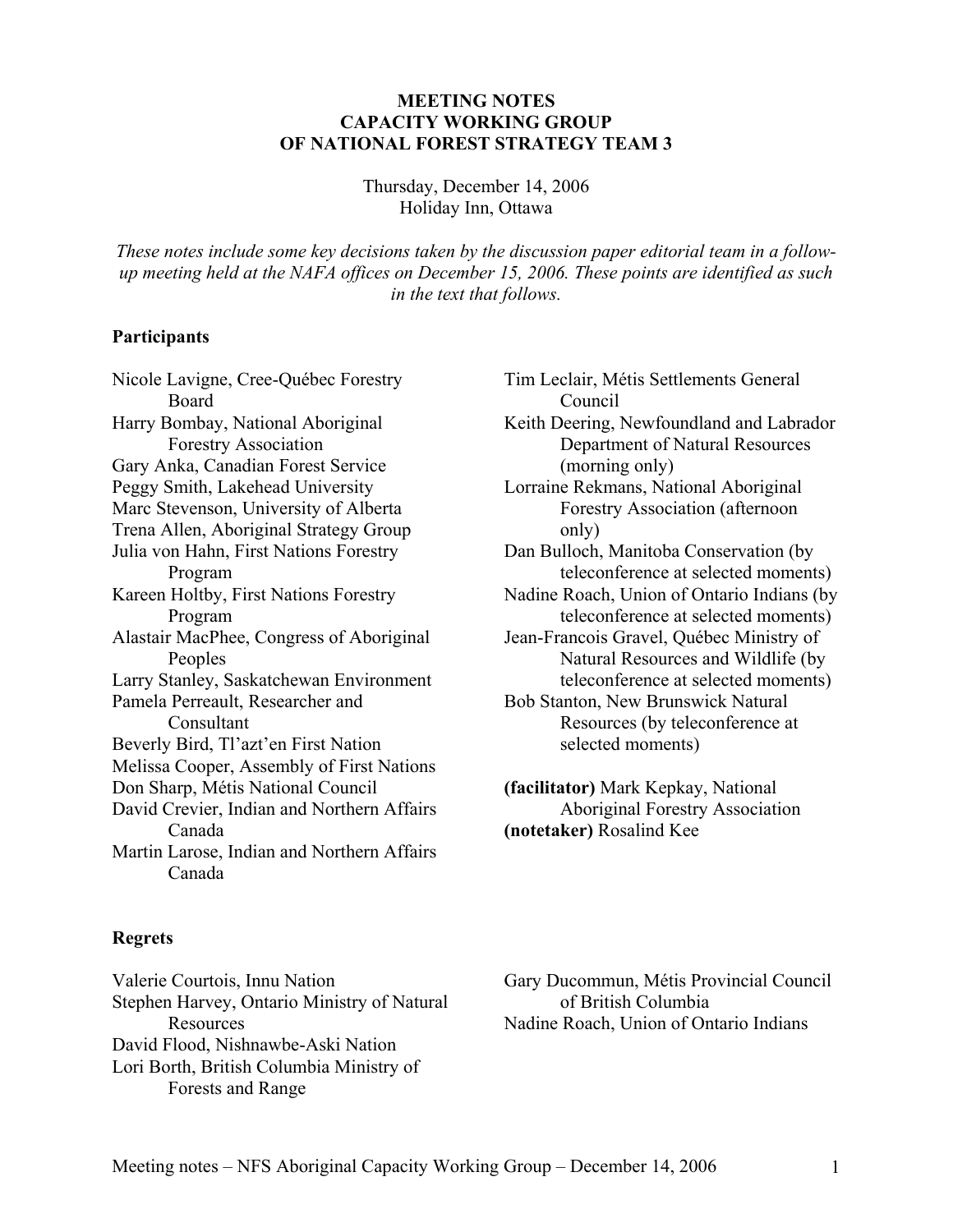# **Meeting Context and Objectives**

The objectives of the meeeting were:

- 1. Revisit workplan for March 31, 2007 deliverables
- 2. Review components of discussion papers under development
- 3. Revise key elements of discussion papers
- 4. Review and adjust plans for publication, presentation, and policy impact of discussion papers

The short-term goal of the Capacity Working Group is to produce a series of discussion papers on the topic of "capacity building for Aboriginal rights and participation in the forest sector of Canada". The deadline for these deliverables is March 31, 2007. For the meeting of December 14, the Coordinator (Mark Kepkay) prepared intital drafts of the discussion papers, with specific elements flagged for in-depth discussion by the group. These drafts were based upon discussions and feedback from previous meetings and teleconferences of the working group, as well as a literature review and data collection process. Case study presentations at the meeting were also a key launching point for the discussions.

The topics of the four discussion papers as presented in rough draft form were as follows:

- Paper #1: Rationale, Framework, Needs What capacity is, why we need to build it, what the needs are
	- o Rationale: mutual benefits from capacity to pursue Aboriginal rights and participatio
	- o Definition and model of capacity
	- o Functions for which we need capacity
	- o Discussion of capacity status and needs in the areas of 8 types of resources/capitals
	- o Estimate of funding needs for a national capacity program
	- o Principles of good capacity building
	- o Capacity Assessment Tool
- Paper #2: Roles and responsibilities for capacity building
	- o legal and policy framework for Aboriginal forestry (on-Reserve, off-Reserve, etc.)
	- o historic trends in funding
	- o who is responsible for what
- Paper #3: Case studies in capacity building, and how capacity gets built
	- o Using to test the capacity model from Paper #1
	- o Cree-Quebec FB
	- o Tl'azt'en First Nation
	- o Innu First Nation
	- o Iisaak Forest Resources
	- o Mitigonaabe Forestry Management
- Paper #4: Trends in capacity building for Aboriginal rights and participation in the forest sector.
	- o Funding for Aboriginal forestry over the past 25 yrs
	- o Effectiveness of the programming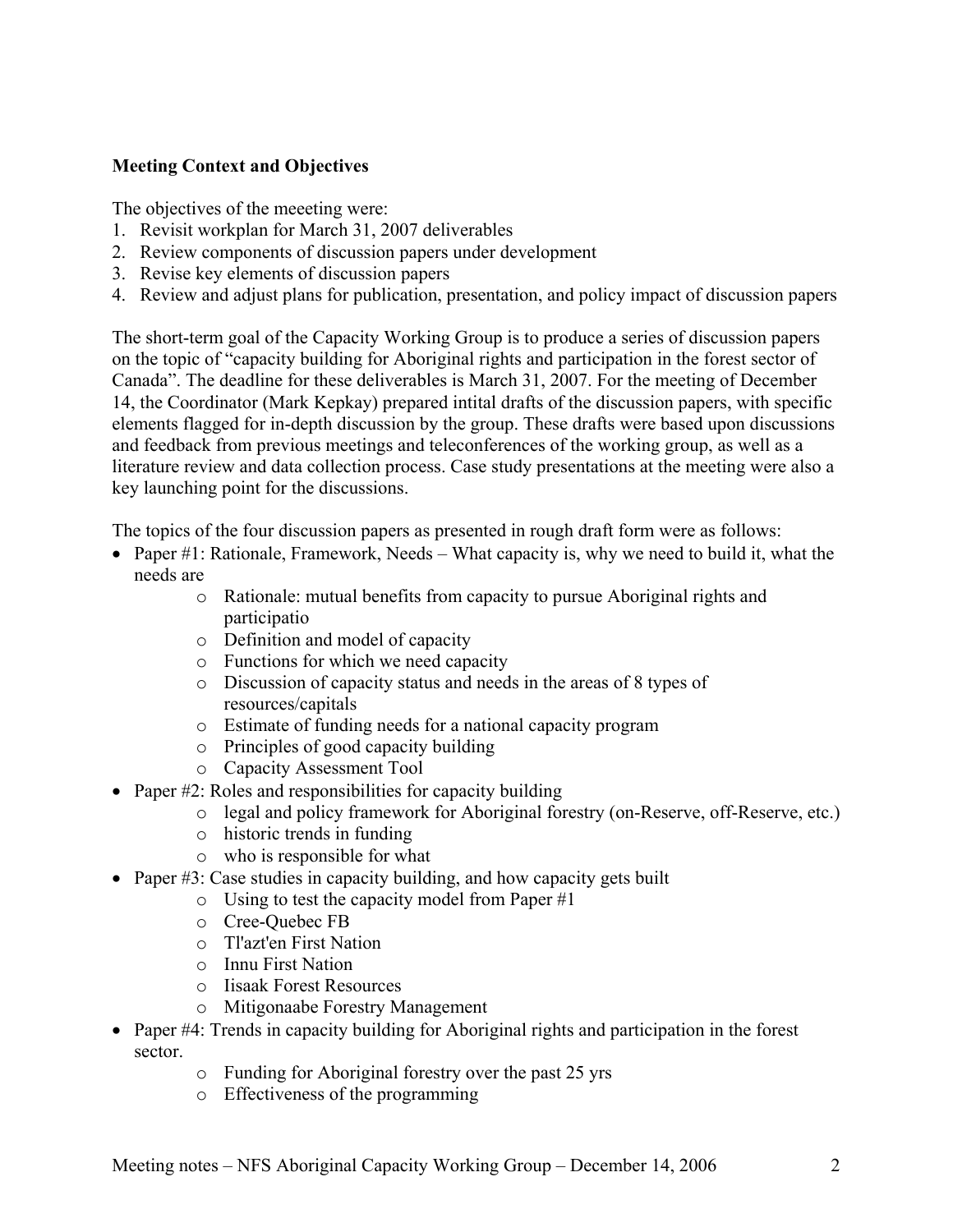o broken down by province

These are to be considered a joint authorship of the members of the working group. Based on the discussion papers, the working group will also develop recommendations for making progress in building capacity for Aboriginal rights and participation in the forest sector.

Upon completion, the papers and recommendations will be submitted to a number of different organizations and processes for consideration in future policy making. Likely destinations include:

- The Canadian Council of Forest Ministers process to develop the 2008 version of the National Forest Strategy
- The First Nations Forestry Program process to develop a proposal for renewal/enhancement of the program in 2008
- The National Recruitment Steering Committee of the Canadian Forestry Institute/CCFM
- Other organizations and processes to be determined

# **Meeting process and agenda**

The meeting proceeded mainly as a facilitated plenary discussion. In addition, two case studies of capacity building were presented as a means of stimulating thinking and dialogue about the issues: The Tl'azten First Nation (Beverly Bird, Pamela Perreault) and the Cree-Québec Forestry Board (Nicole Lavigne). Breakout groups were also used to develop preliminary lists of recommendations for priority action on capacity building.

A number of decisions about deliverables for March 31, 2007 were taken, and immediate action items were agreed. These are described below.

#### **Decisions about the writing process and content of the discussion papers**

- The scope of the draft discussion papers, as presented during the meeting, needs to be narrowed considerably as relates to deliverables with a deadline of March 31, 2007. However, we should also keep on file the current scope to return to for more work in the new fiscal year (April).
- For the March 31 deadline, many components of the papers should be dealt with in briefer form and in less detail than indicated in the drafts. Many redundancies need to be reduced, as well.
- The papers will be co-authored in the sense that they will be published as a package with our names on it, as the Team 3 Capacity Working Group. However, individual papers within that package, and sometimes individual sections of a paper, will have more specific and direct authorship attributed to them.
	- o At follow-up discussions of some of the editorial team on December 15, it was proposed that the package be "bookended" by an Introduction, Executive Summary, and concluding chapter with a set of recommendations. These bookend pieces, amounting to maybe 20 pages in total, would need to be a Team 3 consensus.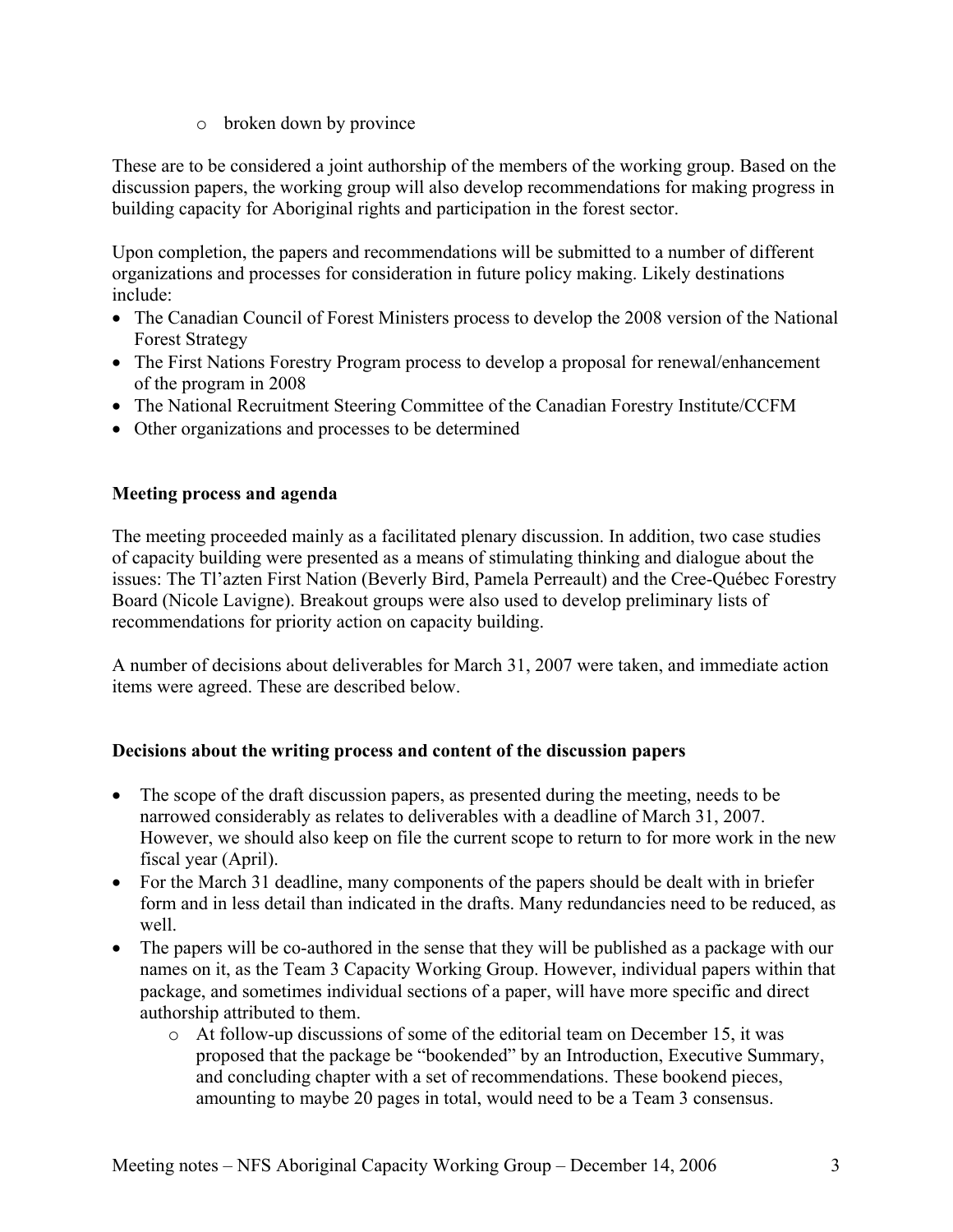- In a lot of ways, the actual papers could be considered backgrounders for the Team 3 consensus material.
- The Introduction would include a description of the process and methods used to develop the package.
- The conclusion and recommendations should also include a 3-4 point workplan for the Capacity Working Group in FY 2007-2008.
- o This approach should enable the papers to be less rigidly integrated as was first contemplated – therefore taking less time to complete.
- The package of papers should include a piece about the paucity of formally structured data to support capacity-building efforts.
- **(In the following, the names of people who have committed to help in some way are provided in parentheses.)**
- Paper #1 Rationale, Needs, and Model of Capacity Building **(Mark K., Pamela P., Marc S.)**
	- o Very academic right now. It is helpful, but not sufficient as a means of describing key issues in capacity.
	- o The model (also was referred to as a "framework") needs to be critiqued using the case studies (Paper #2) as a source of bottom-up, grounded theory.
	- o But this paper does serve as a uniting structure for the various pieces, and is the most complete self-contained argument.
- Paper  $#2 Case$  Studies
	- o This paper is important as a grounded test and revision of the model developed in Paper #1.
	- o Each case will have different authors, including:
		- Innu First Nation **(Valerie Courtois)**
		- Tl'azt'en Nation **(Beverly B. and Pamela P.)**
		- Iisaak Forest Resources **(Mark K.)**
		- Cree-Québec Forestry Board **(Nicole L.)**
		- Métis General Settlements **(Tim L.)**
		- **Mitigonaabe Forest Resources Management (Mark K.)**
		- Pikangikum First Nation Whitefeather Initiative **(Peggy S.)**
		- Grassy Narrows First Nation **(Peggy S.)**
	- o Possibly use Team 3 itself as a capacity-building case study?
	- $\circ$  In follow up discussions of some members of the editorial team on Dec. 15, it was proposed that the cases can be written in a narrative form that the authors find most amenable, simply with the requirement at some point to answer all of the questions provided in the case study framework. Then all of the analysis and comparison of the cases according to the capacity model in Paper #1 would be a separate section. It would essentially involve a coding exercise structured according to the model, then displaying the structured data in a matrix. **(Mark K., Pamela P.)**
- Paper #3 Jurisdiction and Accountability, Roles and Responsibilities **(Mark K.)**
	- o This paper needs to set out a broader vision than to faithfully implement the legal and legislative framework as it exists right now. We need to have a sense of how it is changing, and how that is based on rights.
	- o Also need to increase the attention to treaties.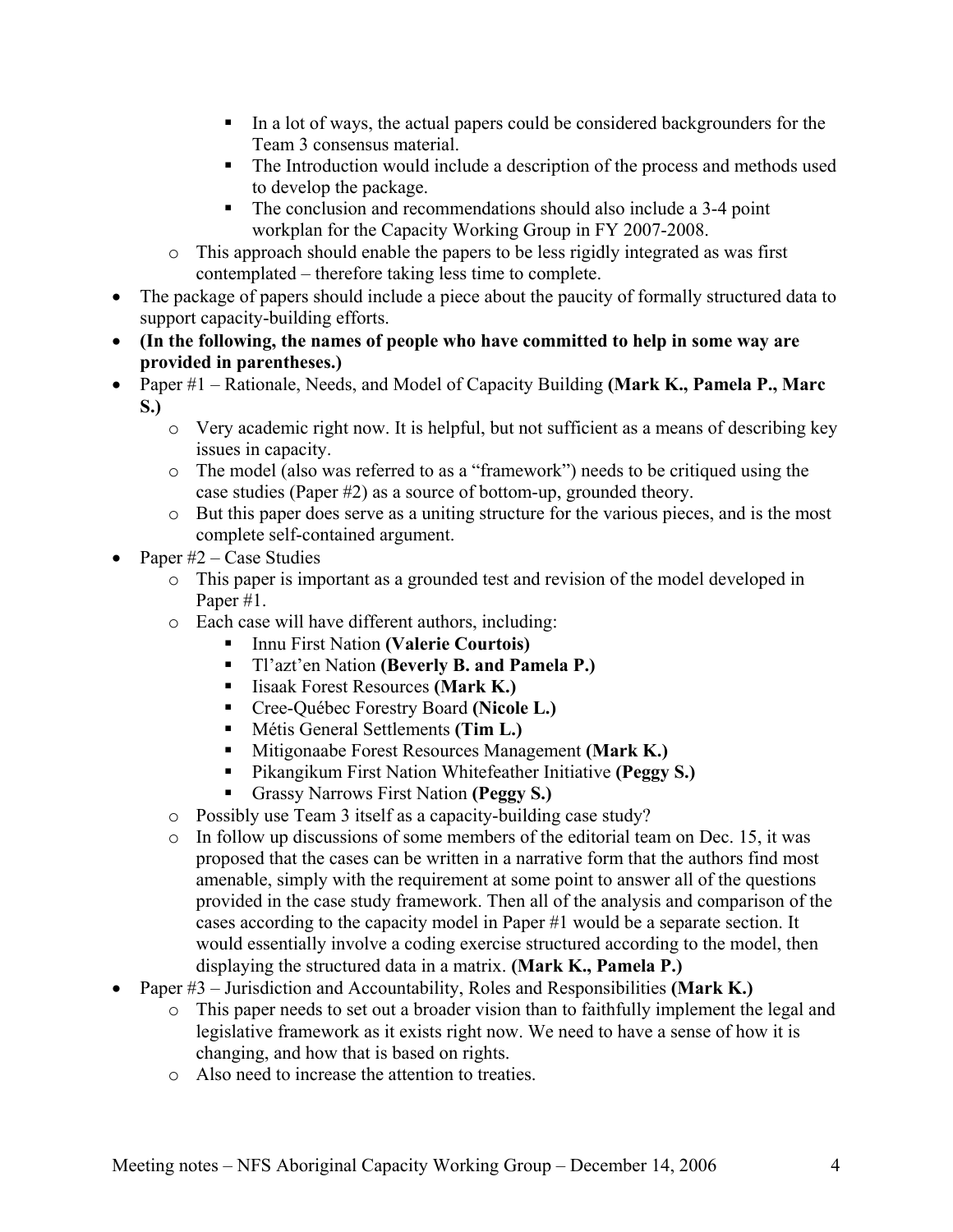- o The legal material needs to be reviewed by an expert. Also, might borrow heavily from Peeling and Stevenson's backgrounder for the FSC. **(Mark K.** to secure this legal advice.**)**
- $\circ$  In follow up discussions on Dec. 15, the editorial team proposed that this paper should include sections written by various parties to represent their own perspectives on the conclusions about roles and responsibilities to be drawn from the material and data presented. **(Mark S.** will contribute some wording on community responsibility; additional input will come from the provincial/territorial trends piece, see below**)**. This would essentially be a condensed version of one part of Paper #4.
- Paper #4 Trends in Investment and Effectiveness
	- o The current form of this paper is too ambitious relative to a March 31 deadline.
	- o The quantitative data collection on financial contributions to Aboriginal forestry that is proposed would be interesting. However, more important is to have a qualitative understanding of various parties' perspectives on their roles and responsibilities for contributing to capacity building, under a vision of mutual benefit. This would also be more feasible to complete in the short term. **(Larry S., Dan B., and Jean-François G.** to lead the development of a provincial/territorial piece.**)**
	- o Also need an inventory of initiatives that exist today. **(Mark K., Melissa C.)**
	- o **(Kareen H. and Laura MacKenzie** at FNFP can provide numbers on funding and measured outputs for the FRDAs and the FNFP to date.)
	- o Need a critical assessment of the effectiveness of the existing initiatives relative to an ideal program, or to a model of capacity building such as that developed in Paper #1.
		- This needs to be based upon a capacity measurement tool that would take longer than March 31 to develop. Probably should be one of the workplan items for the Capacity Working Group in FY 2007-08.

# **Draft vision statement for the Capacity Working Group (generated during plenary discussions)**

*This statement will be re-worded as a vision and circulated to the working group email list for comment and buy-in* 

We are working together – Aboriginal communities, industry, governments, and NGOs – to build a mutually beneficial relationship to promote the capacity and engagement of Aboriginal peoples to contribute to their full potential and in keeping with their aspirations, rights, and values, to achieve sustainable forest management.

#### **Draft priorities for action (generated from meeting breakout groups)**

*This list will be organized into overlapping topics and circulated to the working group for prioritization.* 

- Develop a framework to measure trends, and implement
- Form an advisory group which should assess existing capacity
- Compare the ideal to reality for direction on better programming
- Community-level visioning and needs assessment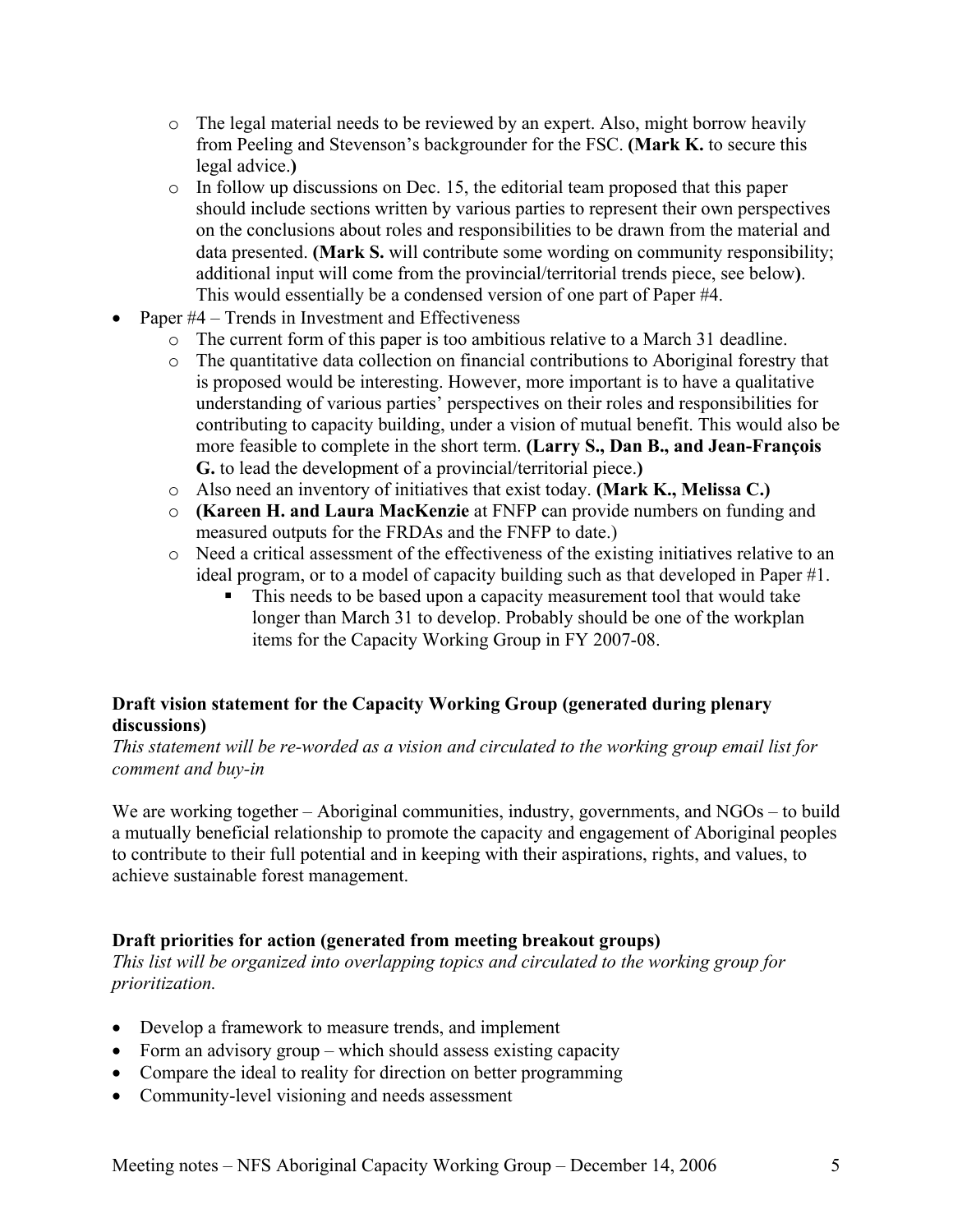- Community-level plans to act on the visions
- Institutions to implement the plan
	- o Revenue sharing, etc.
- Support for the 3 pillars of sustainability
- Cultural development
	- o Language
	- o Traditions
	- o Continuity
	- o Link to institutional development
- Research institute
- Cultivate balance
	- o Delineate role of FNs in a balanced land ethic
	- o Define ways of ensuring continued traditional land use
	- o Promote an approach that encourages communities to document and express their land use ethic.
	- o In any capacity building initiative, ensure a balanced approach to contemporary economic development and traditional land use.
	- o Short-term Develop a paper to create awareness of the need for balance and outlining best practices and evaluation methods.
	- o See Bombay in Cultural Survival journal re: balanced approach
- Mid-term Work with federal government to clarify their role in FN invovlement in forest lands and resources.
	- o On-Reserve management integrations with provincial Crown land management
	- o Fiduciary responsibility to implement rights and ensure effective consultation.
- Promote Aboriginal education in forest-related programs, including management. An HQP (high quality personnel) strategy
	- o Attract students to forestry school programs
	- o Revamp forestry school programs to account for Aboriginal interests and learning styles
- Funding
	- o Find creative ways to recognize Aboriginal rights in funding arrangements based on the principle of shared access to lands and resources, e.g. revenue sharing
	- o Also including a critical assessment of current practice in funding for Aboriginal forestry.
- FN leadership
	- o Raise awareness among FN leadership about how to develop capacity in forest-based activities.
- **Indicators** 
	- o Develop set of indicators to measure success in capacity building from both individual and community and government/industry/NGO perspectives
		- A means to communicate
		- Compare differing views
		- **Harmonize** them
- Understand legal obligations (long-term)
	- o And how to implement
- Institutional development (long-term). . . leading to increased access to resources (short)